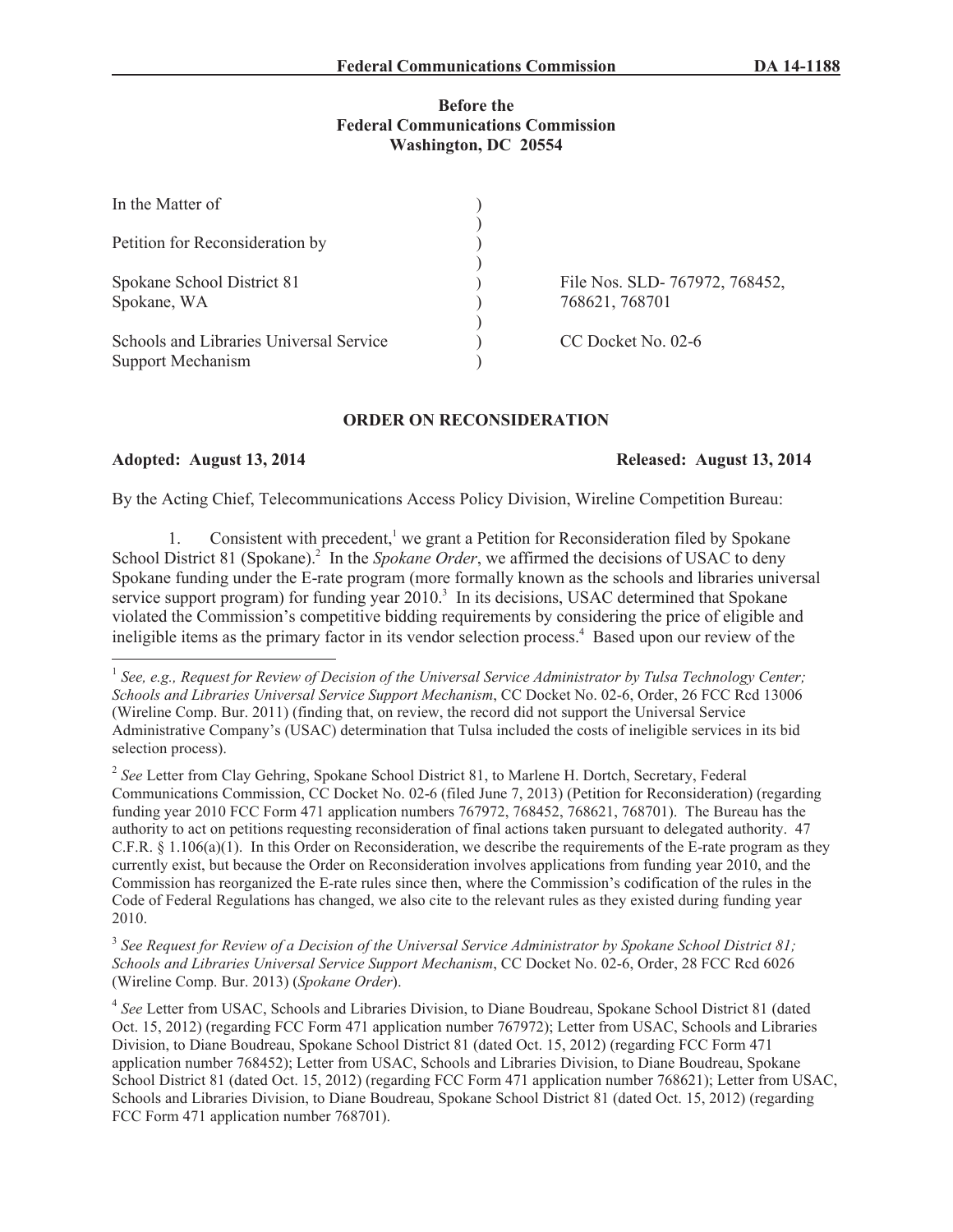record, we denied Spokane's Requests for Review.<sup>5</sup> As discussed below, because Spokane has now provided evidence demonstrating that it segregated E-rate eligible and ineligible costs when evaluating price in its vendor selection processes, we find that those processes did not violate the Commission's competitive bidding rules. We therefore grant Spokane's Petition for Reconsideration.

2. Under the E-rate program, eligible schools, libraries, and consortia that include eligible schools and libraries may apply for discounts for eligible services.<sup>6</sup> The Commission's rules provide that these entities must seek competitive bids for all services eligible for support.<sup>7</sup> Applicants must submit for posting on USAC's website an FCC Form 470 requesting discounts for E-rate eligible services or any services for which the applicant is seeking a new contract.<sup>8</sup> The Commission's rules require applicants to carefully consider all submitted bids prior to entering into a contract, and to treat the price of eligible products and services as the primary factor in selecting the winning bid.<sup>9</sup>

3. In the *Spokane Order*, based on the evidence in the record at that time, we found that Spokane failed to comply with the Commission's competitive bidding requirements for the applications at issue because it considered the price of eligible *and* ineligible items as the primary factor in its vendor selection processes.<sup>10</sup> The documentation Spokane initially presented provided a comparison of the total costs of the products and services they were seeking to purchase, and thus included costs that were eligible and ineligible for E-rate support.<sup>11</sup> However, in support of its Petition for Reconsideration, Spokane now provides evidence demonstrating that in evaluating the proposals, the district did, in fact, segregate E-rate eligible and ineligible costs from the "capital and life cycle cost criterion" in its vendor evaluation processes, and selected vendors using price of eligible services as the primary factor.<sup>12</sup>

4. The Commission's rules do not favor requests for reconsideration that rely on facts not previously presented to the Commission or to its designated authority.<sup>13</sup> In this case, however, we find that Spokane has now presented documentation that is responsive to the evidentiary shortcoming

9 *See* 47 C.F.R. §§ 54.503, 54.511 (2011); 47 C.F.R. §§ 54.504, 54.511 (2010). *See also Federal-State Joint Board on Universal Service*, CC Docket No. 96-45, Report and Order, 12 FCC Rcd 8776, 9029, para. 481 (1997) (subsequent history omitted) (stating that price must be the primary factor in selecting the winning bid); *Request for Review of the Decision of the Universal Service Administrator by Ysleta Independent School District et al.*, CC Docket Nos. 96-45, 97-21, Order, 18 FCC Rcd 26407, 26429, para. 50 (2003).

<sup>10</sup> *See Spokane Order*, 28 FCC Rcd at 6028, para. 4*.* 

<sup>11</sup> See Letter from Diane Boudreau, Spokane School District 81, to Marlene H. Dortch, Secretary, Federal Communications Commission, CC Docket No. 02-6 (filed Nov. 16, 2012) (regarding funding year 2010 FCC Form 471 application number 767972); Letter from Diane Boudreau, Spokane School District 81, to Marlene H. Dortch, Secretary, Federal Communications Commission, CC Docket No. 02-6 (filed Nov. 16, 2012) (regarding funding year 2010 FCC Form 471 application number 768452); Letter from Diane Boudreau, Spokane School District 81, to Marlene H. Dortch, Secretary, Federal Communications Commission, CC Docket No. 02-6 (filed Nov. 16, 2012) (regarding funding year 2010 FCC Form 471 application numbers 768621 and 768701).

<sup>12</sup> *See* Petition for Reconsideration at Attachs. 1, 5, 7, and 11.

<sup>13</sup> *See* 47 C.F.R. § 1.106(c) (allowing petitions for reconsideration relying on new facts or arguments to be granted only under limited circumstances).

<sup>5</sup> *See Spokane Order*.

<sup>6</sup> 47 C.F.R. §§ 54.501-54.502.

<sup>7</sup> 47 C.F.R. § 54.503 (2011); *see also* 47 C.F.R. § 54.504 (2010).

<sup>8</sup> *See id*. *See also* Schools and Libraries Universal Service, Description of Services Requested and Certification Form, OMB 3060-0806 (Oct. 2004) (FCC Form 470).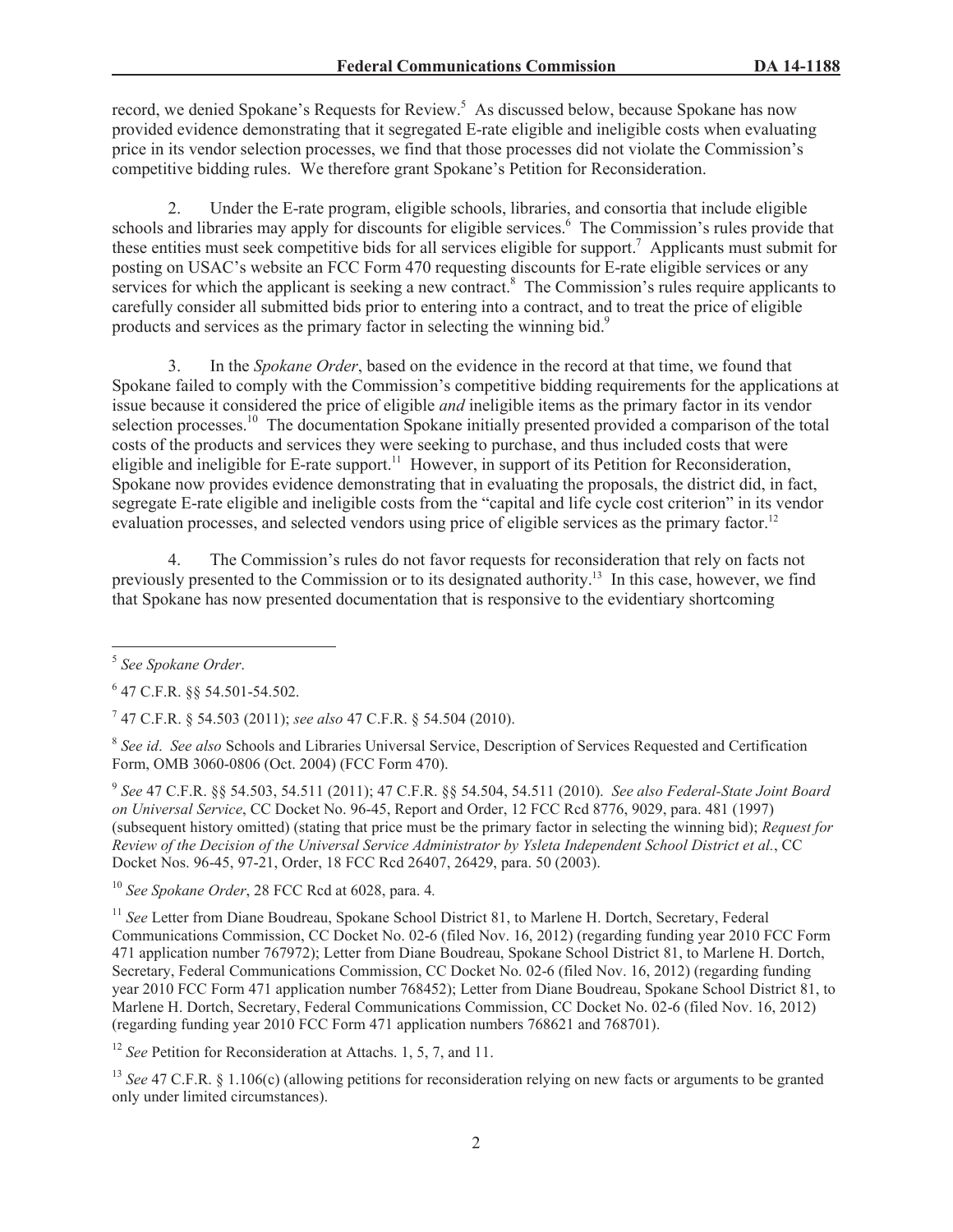identified in the underlying order.<sup>14</sup> Given that this new evidence demonstrates that the price of eligible items was the primary factor in Spokane's vendor selection process, and that there is no evidence of waste, fraud or abuse in the record, we find that it is in the public interest for us to consider Spokane's newly presented evidence.<sup>15</sup> Based on our review of this evidence, we conclude that Spokane's vendor selection did not violate the Commission's competitive bidding requirements. We therefore grant Spokane's Petition for Reconsideration.

5. To ensure that the underlying applications are resolved expeditiously, we direct USAC to complete its review of the underlying applications no later than 60 calendar days from the release date of this Order on Reconsideration. In remanding these applications to USAC, we make no finding as to the ultimate eligibility of the services in the underlying applications. We therefore, on our own motion, waive section 54.507(d) of the Commission's rules for Spokane's funding year 2010 applications at issue,<sup>16</sup> and direct USAC to waive its procedural deadlines, such as the invoicing deadline, that might be necessary to effectuate our ruling. We find good cause to waive section 54.507(d) because filing an appeal of a denial is likely to cause the applicant to miss the program's subsequent procedural deadlines in that funding year.

6. ACCORDINGLY, IT IS ORDERED, pursuant to the authority contained in sections 1-5 and 254 of the Communications Act of 1934, as amended, 47 U.S.C. §§ 151-155 and 254, and sections 0.91, 0.291, 1.106 and 54.722(a) of the Commission's rules, 47 C.F.R. §§ 0.91, 0.291, 1.106 and 54.722(a), that the Petition for Reconsideration filed by Spokane School District 81 on June 7, 2013 IS GRANTED and the underlying applications ARE REMANDED to USAC for further consideration in accordance with the terms of this Order on Reconsideration.

<sup>&</sup>lt;sup>14</sup> *See* Petition for Reconsideration at Attachs. 1, 5, 7, and 11.

<sup>&</sup>lt;sup>15</sup> *See* 47 C.F.R. § 1.106(c)(2) (allowing consideration of new facts or arguments relied upon in a petition for reconsideration when it is in the public interest to do so).

<sup>&</sup>lt;sup>16</sup> Generally, the Commission's rules may be waived if good cause is shown. 47 C.F.R. § 1.3. The Commission may exercise its discretion to waive a rule where the particular facts make strict compliance inconsistent with the public interest. *Northeast Cellular Telephone Co. v. FCC*, 897 F.2d 1164, 1166 (D.C. Cir. 1990). In addition, the Commission may take into account considerations of hardship, equity, or more effective implementation of overall policy on an individual basis. *WAIT Radio v. FCC*, 418 F.2d 1153, 1159 (D.C. Cir. 1969); *Northeast Cellular*, 897 F.2d at 1166. Waiver of the Commission's rules is appropriate only if both (i) special circumstances warrant a deviation from the general rule, and (ii) such deviation will serve the public interest. *Northeast Cellular*, 897 F.2d at 1166. *See also* 47 C.F.R. § 54.507(d) (requiring non-recurring services to be implemented by September 30 following the close of the funding year).